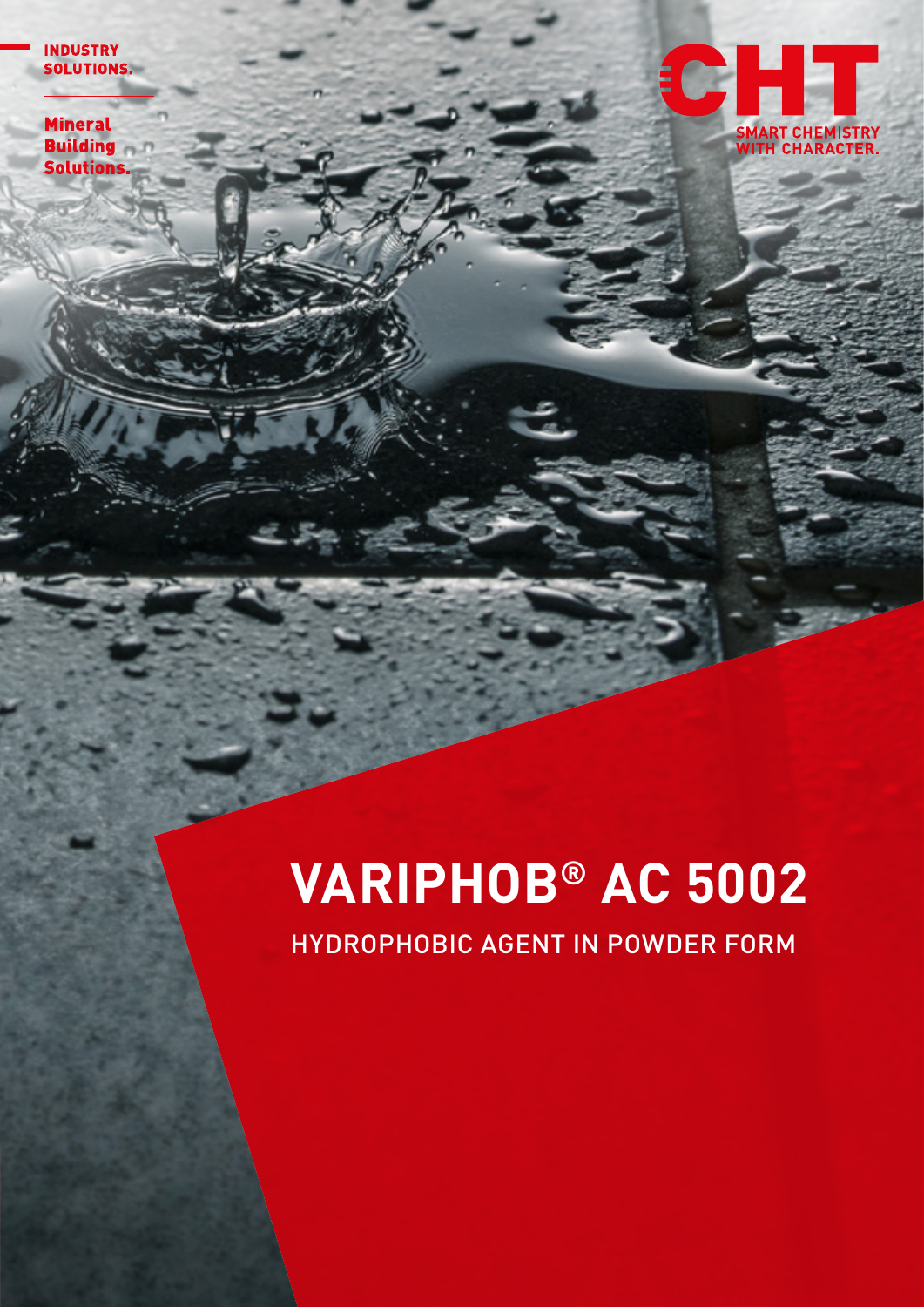

#### Permanent protection for building materials

Wet areas with a very high humidity and water splashes requires the highest standard to grouts and other building materials. To preserve quality and aesthetics, the materials must be deeply, permanently and highly efficiently protected from penetrating moisture and water. Especially for this demand, CHT has developed high performance products such as VARIPHOB® AC 5002.

VARIPHOB® AC 5002 is a powder based hydrophobic component, which is recommended to use in mass. Especially with mass hydrophobation, the protective function cannot be affected by mechanical stress.

The application of VARIPHOB® AC 5002 is for cement-based systems which are mainly used in bathrooms, swimming pools, showers, saunas or wellness areas. VARIPHOB® AC 5002 increases the durability by reducing water absorption and has a positive influence on the surface hydrophobicity of the used materials. Additionally, it provides a full breathability so that water vapor easily can evaporate.

As producer and supplier of additives and specialty chemicals for the construction industry, CHT not only aims at supporting their partners with effective components and innovative solutions such as VARIPHOB® AC 5002 but also with a competent and personal customer service. Get in contact with CHT: info@cht.com

#### Recommended application fields

VARIPHOB® AC 5002 is especially suited for cement based construction materials as for example:

- ` Mineral mortars / Grouts
- ` Plasters
- $\blacktriangleright$  Renders
- **Concrete**
- ` Joint fillers
- Sealing mortars
- Levelling compounds
- Skim Coats
- **Stucco**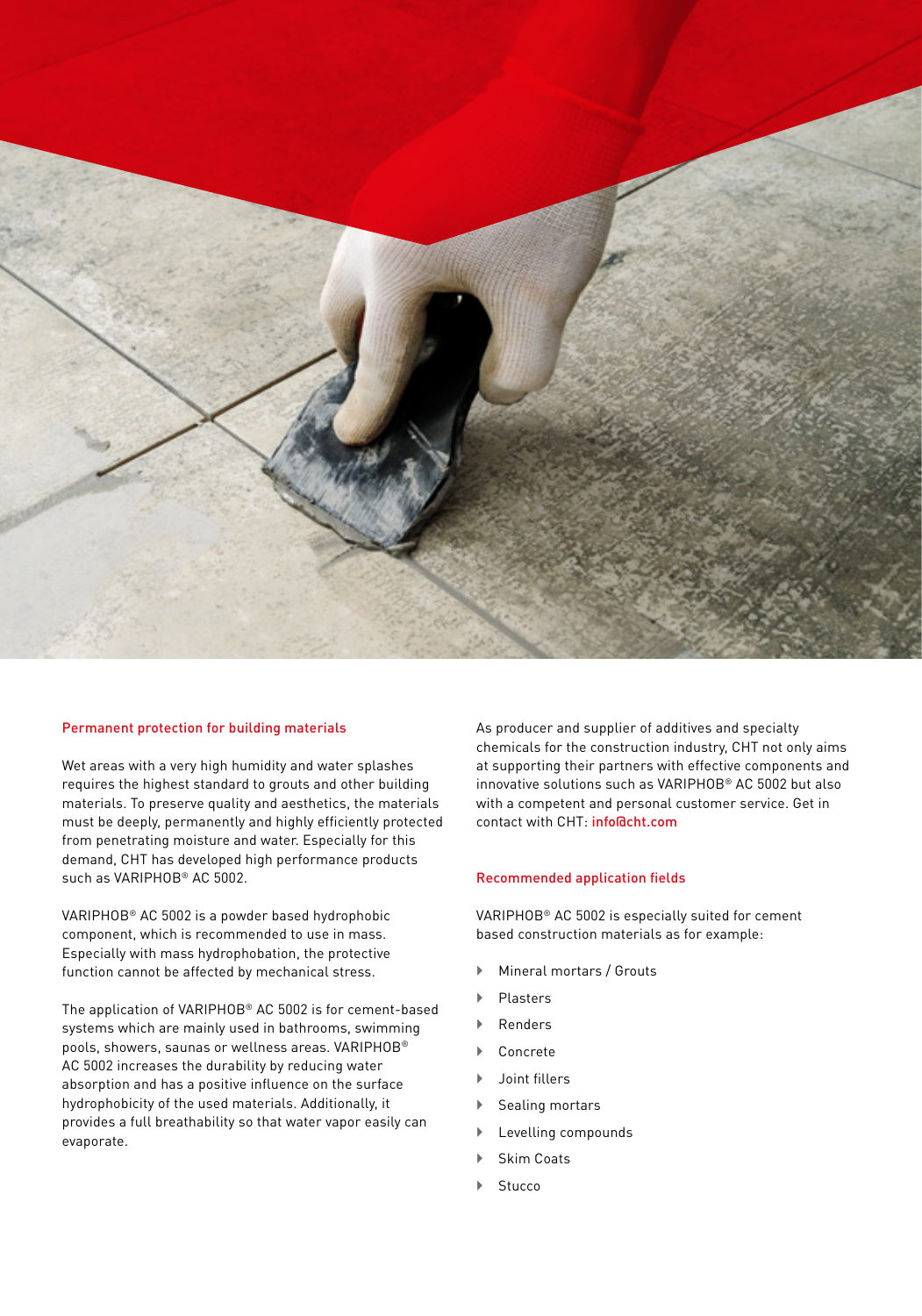## **PRODUCT PERFORMANCE**

- Topic Reduction of the capillary water uptake with a hydrophobic powder
- Material Cement based material (CEMENT HOLCIM 32.5% / Norm Sand 67.5%)

Water 13.5 %

Dosage 0.1 %, 0.2 %, 0.5 % hydrophobic powder VARIPHOB® AC 5002

- Preparing VARIPHOB® AC 5002 is to be mixed with the components of the dry mortar homogeneously prior to adding water. Preparing the mortar prism in according to EN 196-1. 7 and 28 days drying and conditioning of the prism in a climate chamber (23 °C / 50 % air humidity).
- Test Capillary water absorption in [g] according to DIN EN 12808-5. Measurement of the water uptake after 30 min and 240 min in the water.

|            |            | <b>CAPILLARY ABSORPTION [g]</b> |         |                     |         |                     |         |
|------------|------------|---------------------------------|---------|---------------------|---------|---------------------|---------|
|            |            | VARIPHOB <sup>®</sup> AC 5002   |         | <b>COMPETITOR 1</b> |         | <b>COMPETITOR 2</b> |         |
| Dosage [%] | Time [min] | 7 days                          | 28 days | 7 days              | 28 days | 7 days              | 28 days |
| 0.10       | 30         | 0.4                             | 0.4     | 0.7                 | 0.9     | 0.6                 | 0.6     |
|            | 240        | 0.7                             | 0.8     | 1.0                 | 1.7     | 1.1                 | 1.1     |
| 0.20       | 30         | 0.4                             | 0.3     | 0.4                 | 0.5     | 0.4                 | 0.4     |
|            | 240        | 0.6                             | 0.6     | 0.5                 | 1.0     | 0.8                 | 0.7     |
| 0.50       | 30         | 0.1                             | 0.2     | 0.2                 | 0.3     | 0.1                 | 0.1     |
|            | 240        | 0.1                             | 0.3     | 0.2                 | 0.5     | 0.2                 | 0.2     |

### The strengths at a glance

- $\blacktriangleright$  Reduces the capillary water absorption
- $\blacktriangleright$  Reduce efflorescence (reduce ingress and transport of water-soluble salts)
- $\blacktriangleright$  High resistance to alkalis
- $\blacktriangleright$  Increases the surface hydrophobicity
- ` Good water vapour permeability
- $\blacktriangleright$  Increases the durability of cementitous building materials
- Free flowing powder